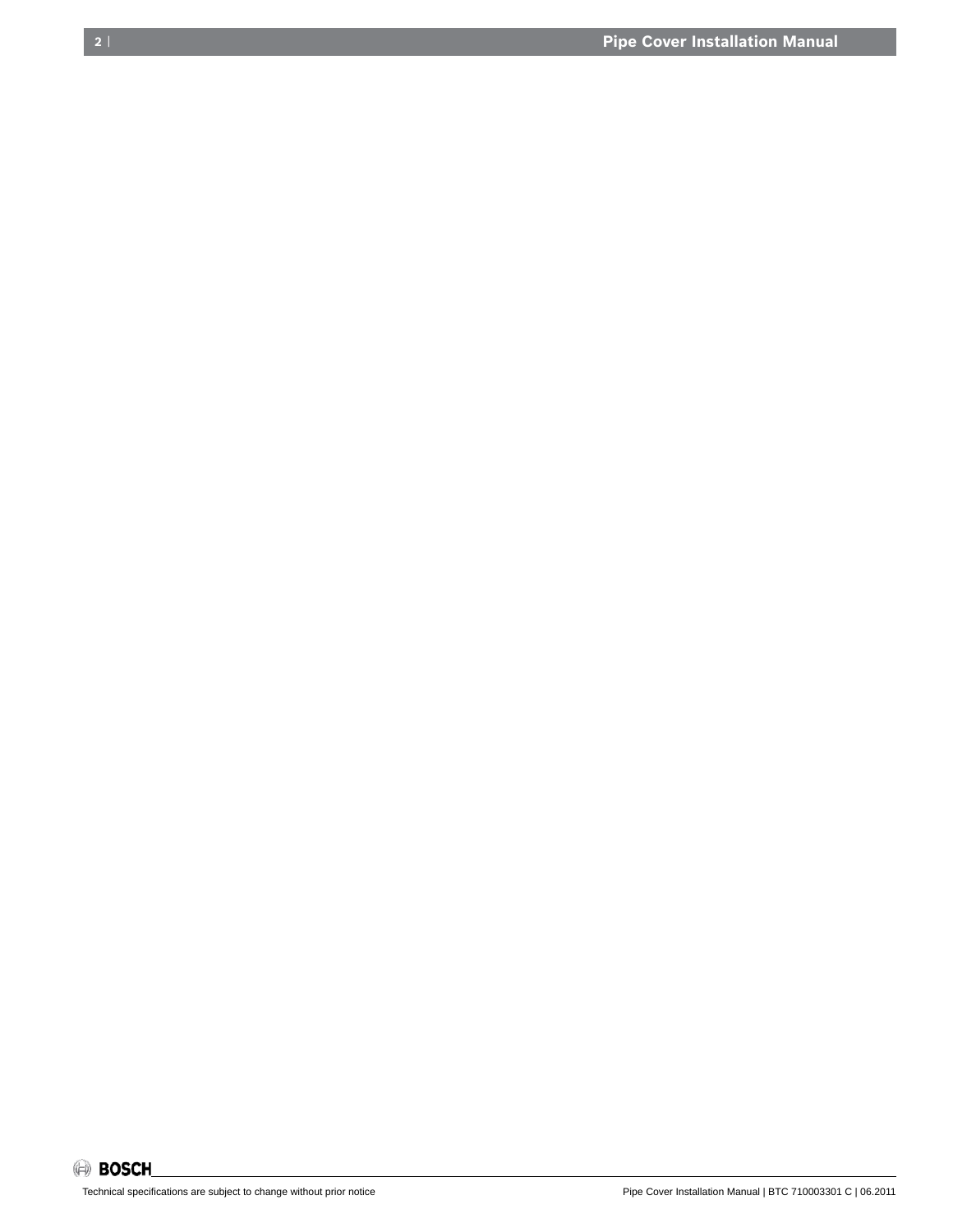# **Table of Contents**

| 1 Introduction                          |   |
|-----------------------------------------|---|
| 1.1 Items included with Pipe Cover kit  | Λ |
| 1.2 Tankless Water Heater compatibility | Λ |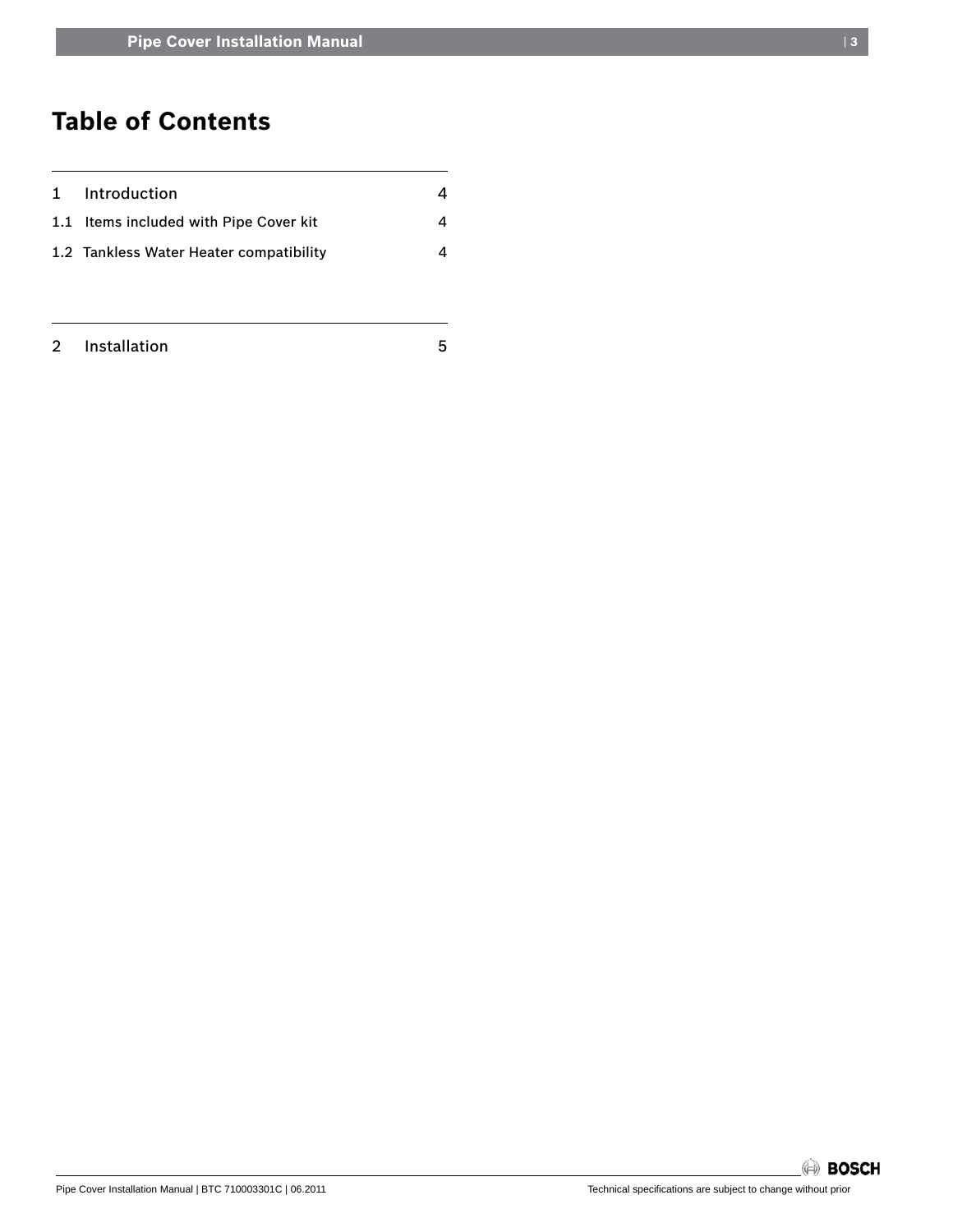## **1 Introduction**

#### **1.1 Items included with Pipe Cover kit:**

See Figure 1

- Front Panel (1)
- Right side panel (1)
- Left side panel (1)
- Bottom Panel (1)
- Machine screws (10)
- Self tapping screws #8 (4)

#### **1.2 Tankless Water Heater compatibility**

The Pipe Cover kit is compatible with the following Bosch tankless water heaters:

> The pipe cover cannot be used with any Bosch GWH 635 ES, GWH 635 ESO, AQ 250 SX,

- GWH 2400 ES (part number: AQPCES)
- GWH 2700 ES (part number: AQPCES)
- GWH 715 ES (part number: PTPCES)
- GWH C 800 ES (part number: PTPCES)
- GWH C 920 ES (part number: PTPCES)
- GWH C 920 ESC (part number: PTPCES)
- 830 ES (part number: PTPCES)
- 940 ES/ESO (part number: PTPCES)
- C 950 ES (part number: PTPCES)
- C 1050 ES (part number: PTPCES)
- C 1210 ES/ESC (part number: PTPCES)



i

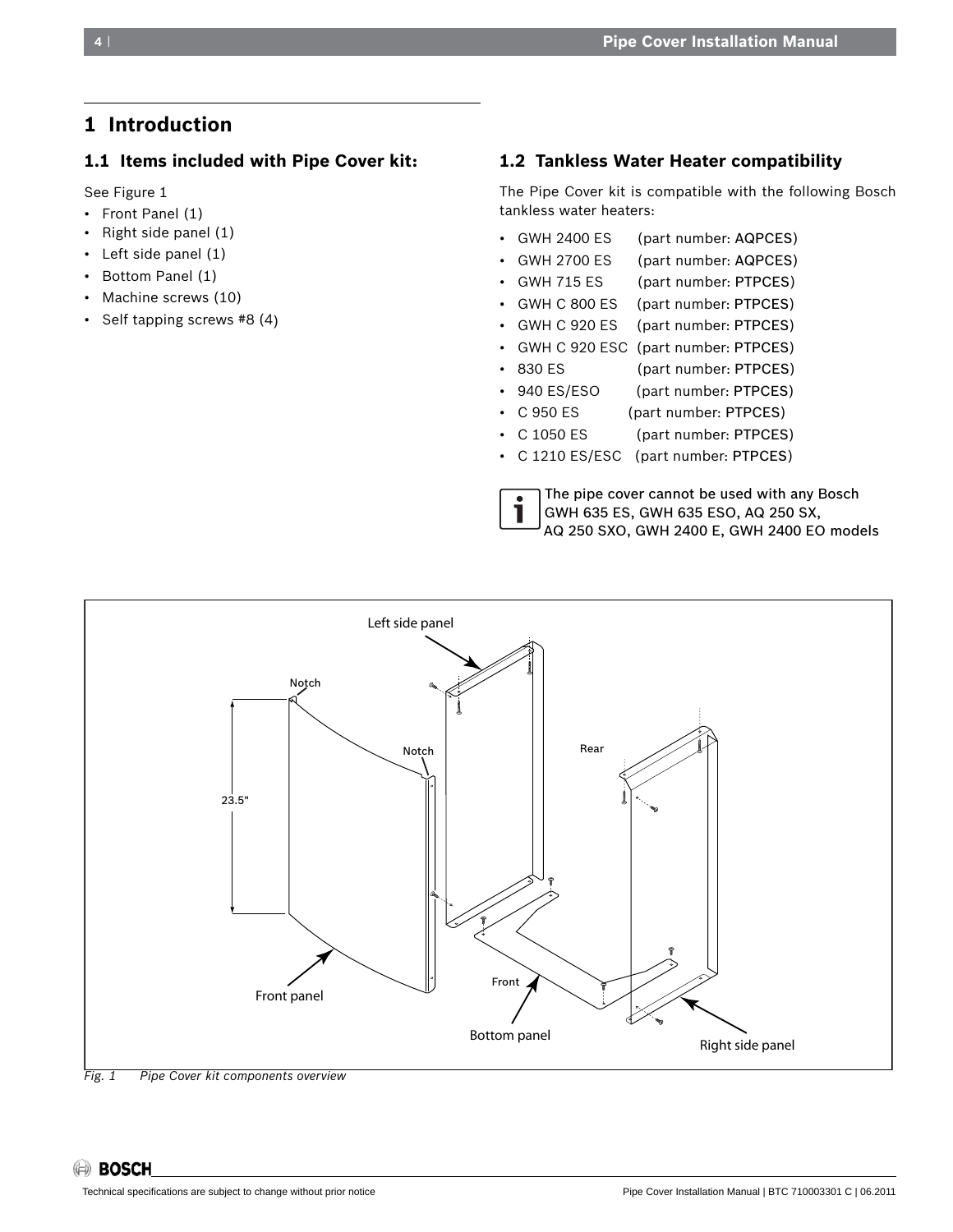## **2 Installation**

- 1. Ensure all items listed in Section 1.1 are complete.
- 2. Water heaters listed in Section 1.2 with date codes FD984 and later are equipped with screw holes for the pipe cover. The FD code is the first 3 numbers in the appliance's serial number (see Fig.2, pos. A). For all earlier models, use the bottom panel of the pipe cover as a template to drill four %4" diameter holes into the bottom of the water heater. (See Fig. 3).



*Fig. 2 Rating plate sticker with serial number (right side of heater)*

3. For heaters without pre-drilled holes, place the water heater on its back with the front cover removed. Position bottom panel of pipe cover over the bottom of the water heater being sure to line up flush where indicated (See Fig. 4). Once aligned, mark the four holes in the bottom panel for drilling. Remove bottom panel and drill four %4" diameter holes into the bottom of the water heater.



### **CAUTION:**

**Drill carefully ensuring not to damage components inside of the water heater casing**



#### *Fig. 3 Using bottom panel as drill template*



*Fig. 4 Drill template alignment to water heater bottom* 

- 3. Hang the water heater following the appliance's installation instructions.
- 4. Complete the pipework. It is recommended to install an electrical junction box with an electrical outlet inside the pipe cover.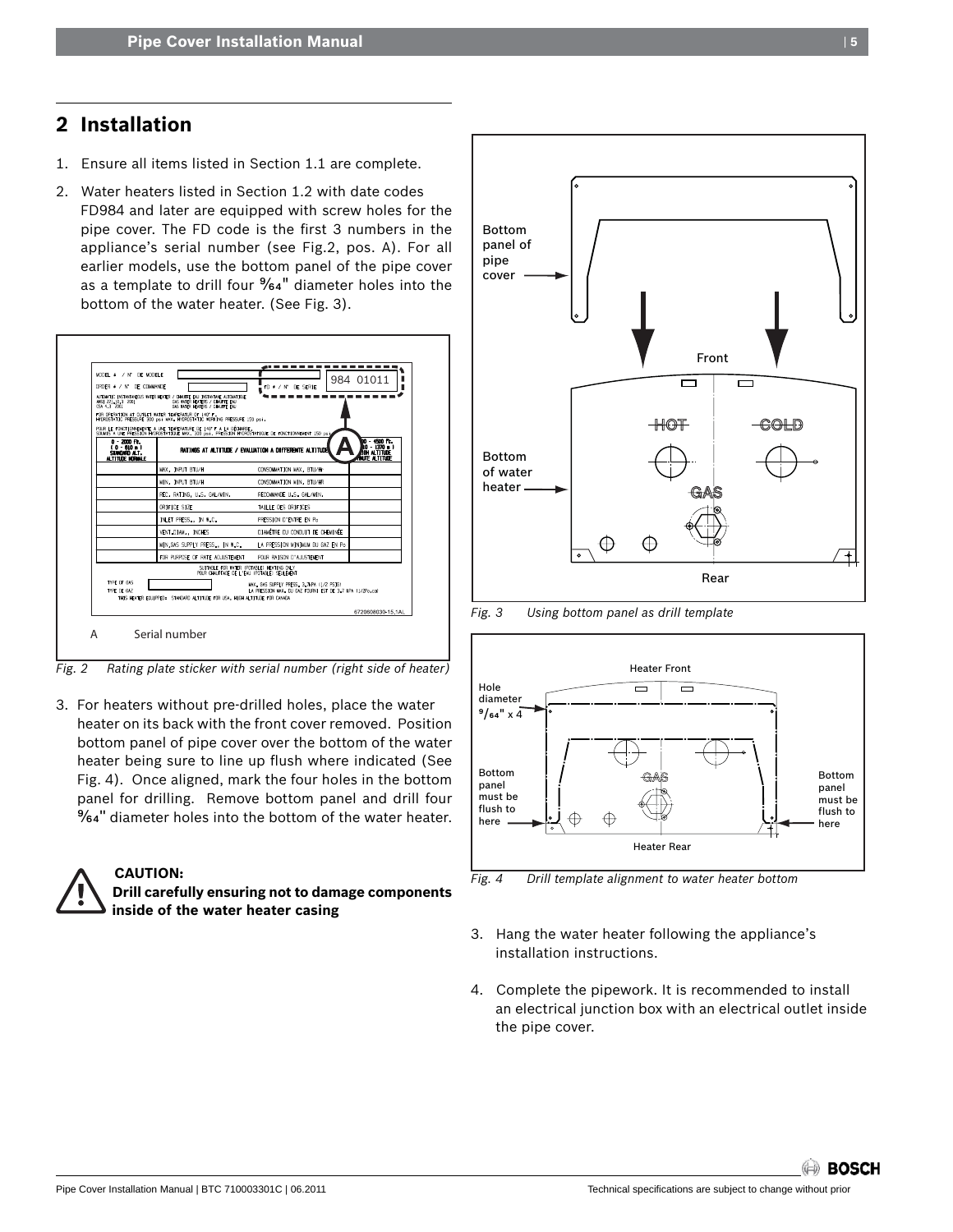- 5. Install the water heater cover. Tighten the 2 screws at the bottom left and right.
- 6. Install the left side panel of the pipe cover with the right angle bends facing the wall and down. Tighten the screws to hand tight, then back out 1 turn. See Fig. 5.



- *Fig. 5 Left side panel installation*
- 7. Install the right side panel the same way. Tighten the screws to hand tight, then back out 1 turn.
- 8. Using four machine screws, mount the bottom panel on the inside of the flanges with the opening facing the wall. See Fig. 6.



*Fig. 6 Bottom panel installation*

- 9. Ensure all panels are straight and plum.
- 10. Finish installing the pipe work inside the pipe cover. The drain from the relief valve and the condensate drain (condensing models only) must extend below the pipe cover.
- 11. Fit the front panel with the 2 notches facing up. See Fig. 7.



*Fig. 7 Front panel*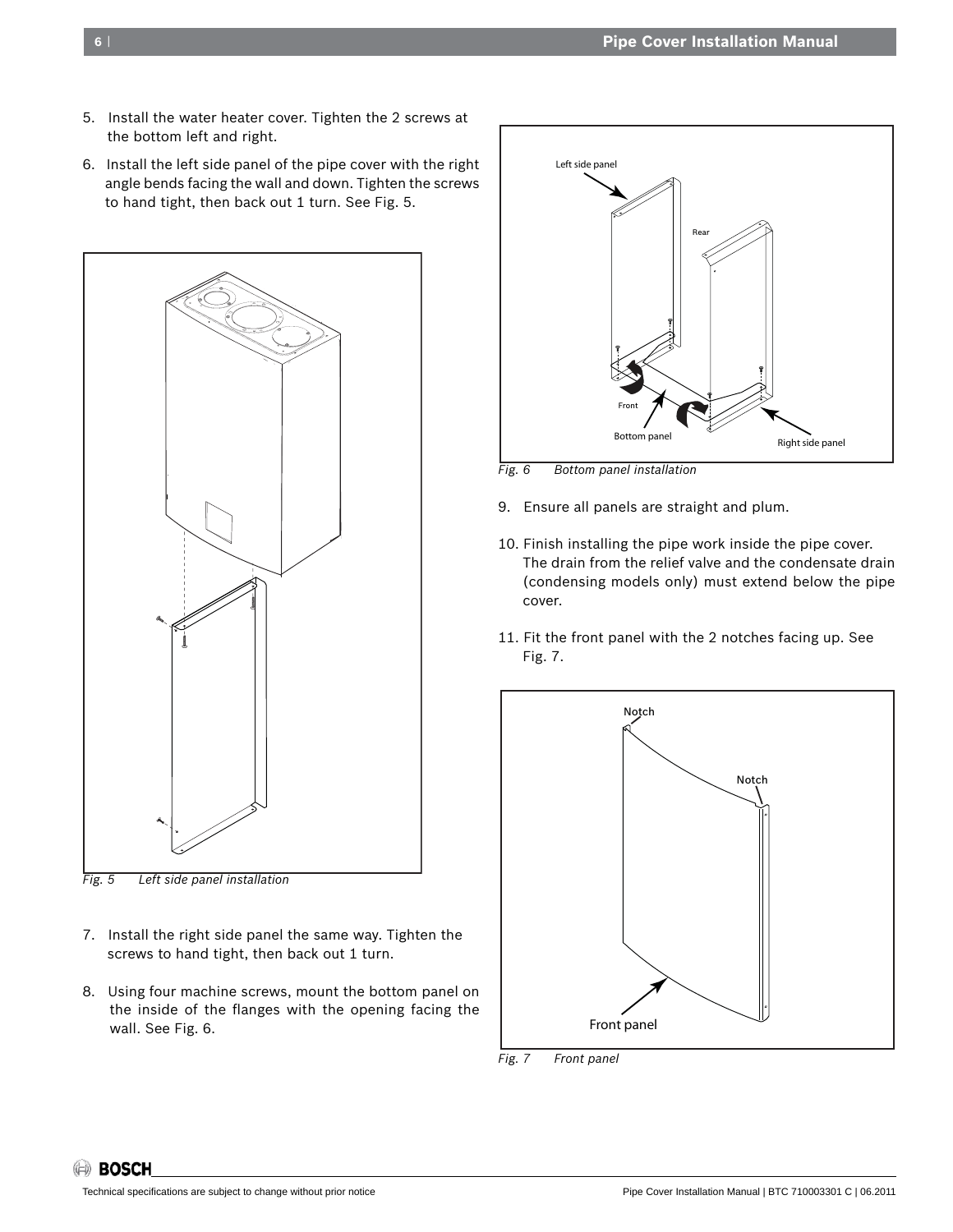12. The upper radius of the front panel must be fitted behind the water heater's cover for proper installation (Fig. 8, pos.1). If necessary adjust the side panels to allow the front cover to fit properly. Once top of front panel is fitted behind the water heater's cover, swing bottom of front panel inwards (Fig.8, pos. 2). Ensure that the 4 screw holes line up with the threaded inserts on the side panels. Secure using four machine screws.



*Fig. 8 Front panel installation*

- 13. When fitting properly, tighten the attachment screws at the bottom of the water heater to hand tight. Then install and tighten screws for the front panel of the pipe cover. This installation is now complete (See Fig. 9).
- 14. On outdoor installations, install the outdoor vent conversion cap in accordance with the installation instructions included in the outdoor kit packaging.



*Fig. 9 Completed pipe cover installation*